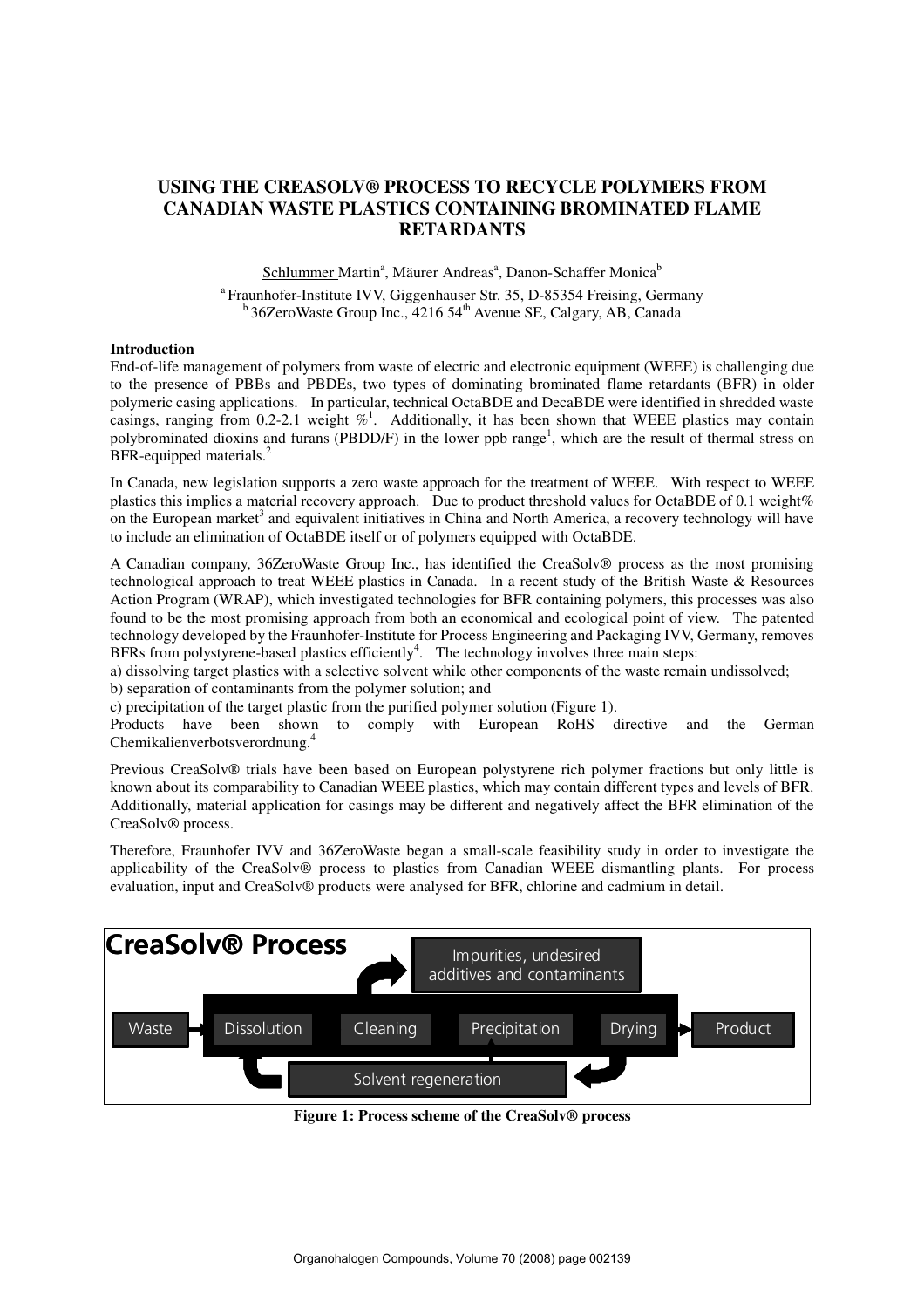#### **Materials and Methods**

36ZeroWaste Group Inc. (Vancouver, Canada) provided samples of plastics gained from dismantling of waste IT equipment (monitors, hard drives, printers) which were assigned to following five time periods: 1980-1984, 1985-1989, 1990-1994, 1995-1999 and 2000-2005. For each time period samples contained plastic chips with 20-40mm width as well as 250 g portions of mixed casing material ground to a particle size of < 2mm. Ground samples were produced from casings of 60 monitors, 30 printers, and 10 keyboards, each. According to collection records of 36ZeroWaste Group Inc., in 2007 the mentioned periods of production of electronic goods contribute to the overall waste stream as displayed in Figure 2.

Samples provided by 36ZeroWaste were subjected to a detailed screening via energy dispersive x-ray fluorescence analysis (EDXRF, Spectro X-LAB 2000) applying a standard method for WEEE plastics.

The CreaSolv® process: A small technical scale production was performed in order to check the general suitability of the input material in terms of solubility and bromine elimination. It was carried out in three consecutive trials with 1 kg of input each. Input samples were prepared by mixing samples from the 5 sampling periods according to their fractions given in Fig. 2. Input was dissolved in a CreaSolv® solvent and subsequently filtered through a 0.71 mm sieve in order to remove non-dissolved plastic chips. Co-dissolved contaminants as PBDD/F, PBDE, and other BFR were eliminated by a cleaning step using a proprietary CreaSolv® precipitation formulation. Cleaned intermediate products were dried in an oven overnight. Product yield and bromine elimination were calculated from masses and bromine levels in both the input and product.

Product characterization: An FT-IR screening using diamante ATR was performed as well as a RoHS compatibility check applying EDXRF, GC-ECD and GC-MS (quantification with  $^{13}$ C-labelled internal standards).

#### **Results and Discussion**

Results of EDXRF screening of ground casing mixtures assigned to 5 productions periods from 1980-2005 are displayed in Figure 3. They show percent levels of bromine from 1980-1994, but significant lower levels below 50 mg/kg since 1995. In analogy, chlorine concentrations were in the per mille range until 1994 and dropped below 100 mg/kg afterwards. Cadmium levels decreased consistently and are below 10 mg/kg since 1994. However, measurements of plastic chips from 62 single casings revealed high bromine levels in the percent range in materials from all 5 different time periods, i.e. in samples from 1985-2005 (Figure 4). Therefore, it remains unclear whether these data indicate a significant phasing out of BFR application or not. It was found that the older the plastic casings, the prevalence of high Br levels increased. Additionally, high chlorine levels were obtained in a number of plastic chips. Most notable are two samples in which percent levels of both halogens were detected. Casings made of PVC or ABS/PVC blends are discussed as a source of these elevated chlorine levels.

Small technical scale recycling trials with the CreaSolv process were promising with regard to applicability of the Canadian WEEE plastics. Compared to previous trials with European WEEE plastics, differences in polymer compositions were identified. As a result, relatively high chlorine levels of the product were obtained, probably due to larger amounts of PVC or ABS/PVC blends in the input. Furthermore, process parameters had to be adjusted to the investigated material.

Recycling trials were successful with regard to elimination of BFR, including PBDEs. However, the observed bromine elimination (90-94% of absolute bromine input) was a bit lower than expected from former trials.<sup>4</sup> As displayed in Table 1, product levels of the dominating PBDE congeners, cadmium, chromium, mercury and lead are well below the threshold values of the European RoHS directive. Lower concentrated tetra- to hexabrominated BDE were below 100 mg/kg. A detailed mass balance of single PBDE congeners was out of scope of this pilot study.

Calculated bromine levels in the products were computed from measured BFR levels and their specific bromine content. Measured bromine concentrations exceeded the calculated levels by ~1070 ppm. Since this amount of bromine could not be attributed to a signal in the ECD-chromatogram, it indicates the presence of oligomeric BFR. These cannot be extracted with this technology but neither are they expected to form PBDD/F in polymer processing.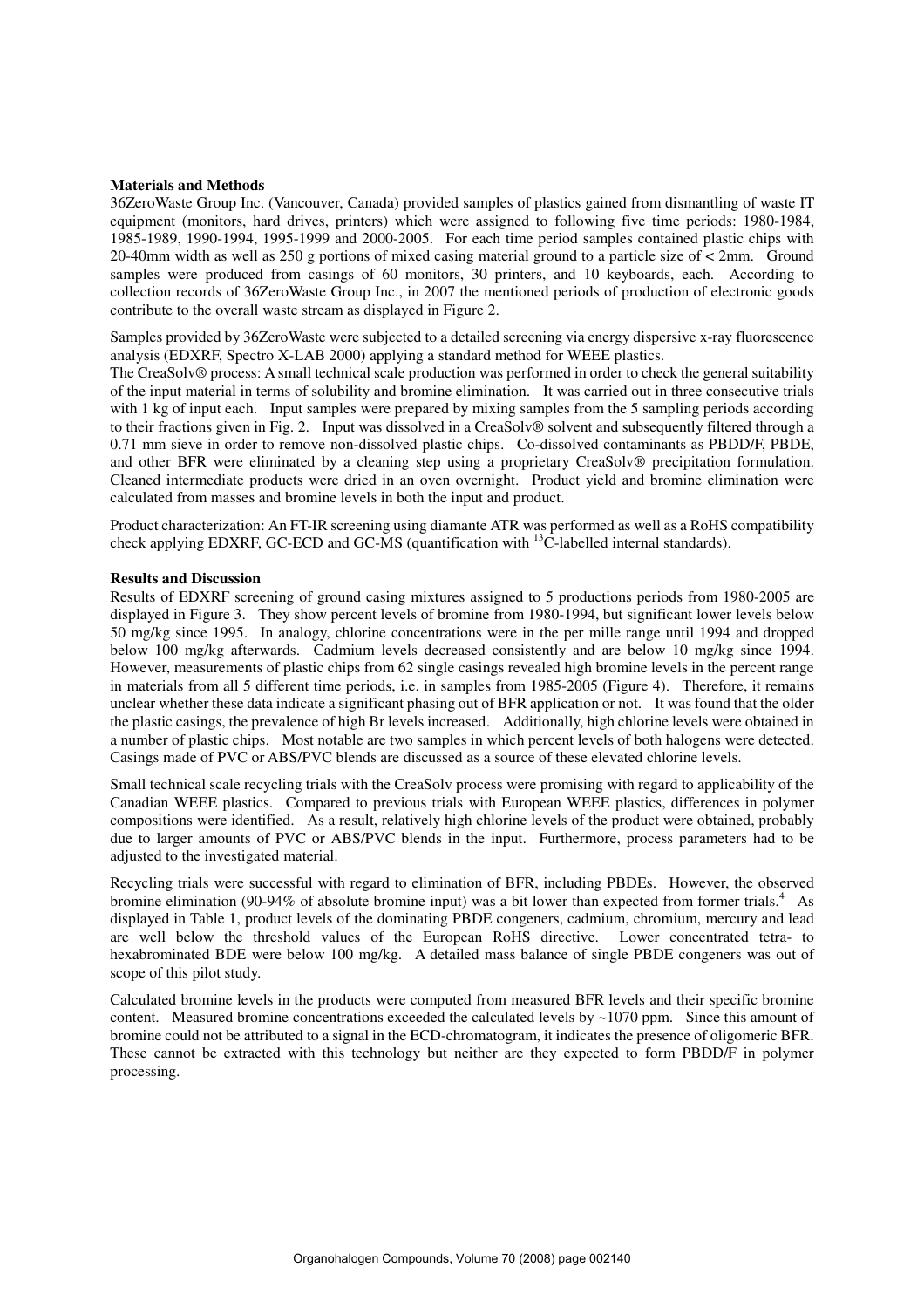### **References**

- 1. Schlummer M,. Gruber L., Mäurer A., Wolz G., van Eldik R. *Chemosphere* 2007; 67: 1866.
- 2. Weber R., Kuch B. *Environ. Int.* 2003; 29: 699.
- 3. European Commission. *Official Journal of the European Union* 2003; L37: 19.
- 4. Freegard K., Tan G., Morton R. The Waste & Resources Action Programme, Banbury, UK, 2008. (available from www.wrap.org.uk)



**Figure 2: Distribution of production times in waste IT equipment recorded by 36ZeroWaste Group Inc. (Calgary facility) in 2007** 



**Figure 3: Bromine, cadmium and chlorine levels on a logarithmic scale identified in shredded samples from 5 investigated time periods.**